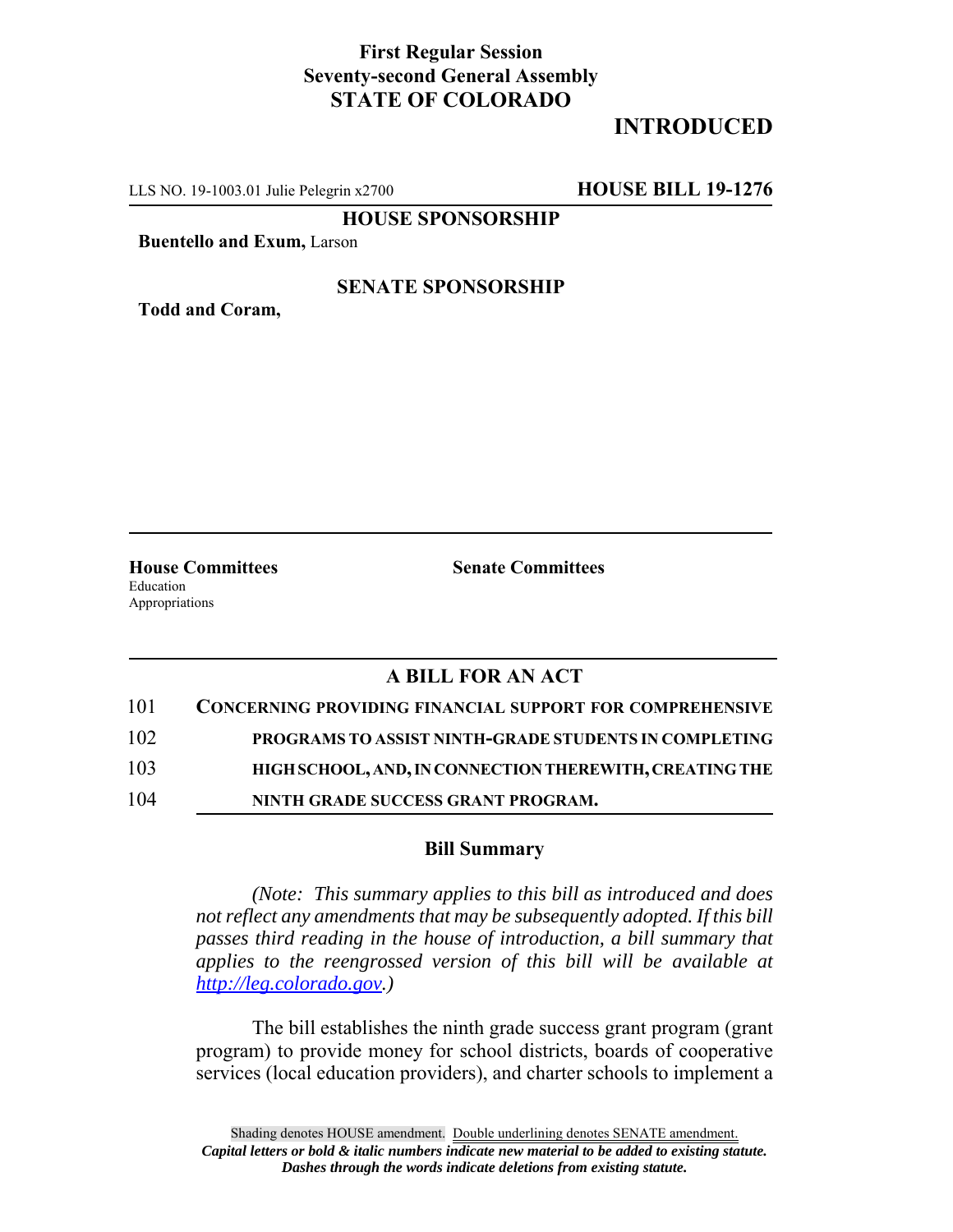ninth grade success program to assist ninth-grade students in developing the skills they need to graduate from high school and be successful postgraduation. The grant program is funded through the student re-engagement grant program fund.

The bill specifies the minimum application requirements for a local education provider or charter school that chooses to apply for a grant. The department of education (department) shall administer the grant program by reviewing applications and making recommendations to the state board of education (state board), which will award the grants. In making recommendations and awarding grants, the department and the state board shall prioritize those applying local education providers and charter schools that have 4-year high school graduation rates that rank in the bottom 20% of the 4-year high school graduation rates statewide. The bill includes additional criteria that the department and the state board must consider. A local education provider or charter school that receives a grant must provide matching money or in-kind contributions in amounts set by the state board, not to exceed specified percentages.

Each local education provider and charter school that receives a grant must use the money to implement a ninth grade success program that meets the requirements specified in the bill. Each grant recipient must report information concerning its ninth grade success program, including evaluation data for several specified outcome measures. The department must submit a report concerning the implementation of the grant program to the state board and to the education committees of the general assembly.

1 *Be it enacted by the General Assembly of the State of Colorado:*

2 **SECTION 1.** In Colorado Revised Statutes, **add** 22-14-109.5 as

3 follows:

4 **22-14-109.5. Ninth grade success grant program - created -** 5 **criteria - use of grant money - report - rules - definitions.** (1) AS USED 6 IN THIS SECTION, UNLESS THE CONTEXT OTHERWISE REQUIRES:

7 (a) "CHARTER SCHOOL" MEANS A CHARTER SCHOOL AUTHORIZED 8 BY A SCHOOL DISTRICT PURSUANT TO PART 1 OF ARTICLE 30.5 OF THIS 9 TITLE 22 OR AN INSTITUTE CHARTER SCHOOL AUTHORIZED BY THE STATE 10 CHARTER SCHOOL INSTITUTE PURSUANT TO PART 5 OF ARTICLE 30.5 OF 11 THIS TITLE 22.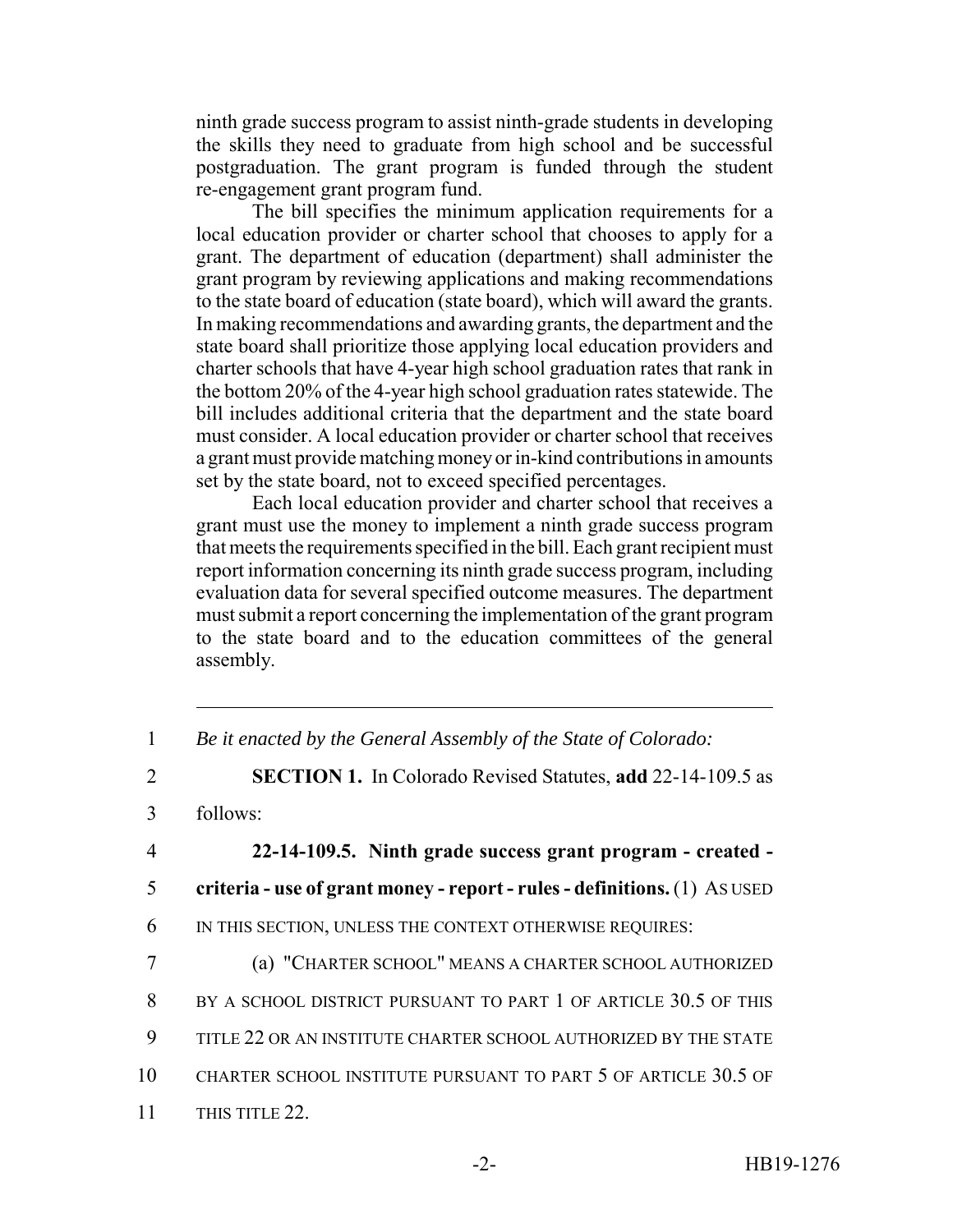(b) "PROGRAM" MEANS THE NINTH GRADE SUCCESS GRANT PROGRAM CREATED IN THIS SECTION.

 (c) "SMALL RURAL SCHOOL DISTRICT" MEANS A SCHOOL DISTRICT IN COLORADO THAT THE DEPARTMENT DETERMINES IS RURAL BASED ON THE GEOGRAPHIC SIZE OF THE SCHOOL DISTRICT AND THE DISTANCE OF THE SCHOOL DISTRICT FROM THE NEAREST LARGE, URBANIZED AREA, AND THAT ENROLLS FEWER THAN TWO THOUSAND STUDENTS IN KINDERGARTEN THROUGH TWELFTH GRADE.

9 (d) "STUDENT GROUP" HAS THE SAME MEANING AS PROVIDED IN SECTION 22-11-103.

 (e) "SUCCESS TEAM" MEANS A CROSS-DISCIPLINARY TEAM OF NINTH-GRADE TEACHERS AND SUPPORT STAFF AS DESCRIBED IN 13 SUBSECTION (5) OF THIS SECTION.

 (2) (a) THERE IS CREATED IN THE DEPARTMENT THE NINTH GRADE SUCCESS GRANT PROGRAM TO PROVIDE FUNDING TO LOCAL EDUCATION PROVIDERS AND CHARTER SCHOOLS TO IMPLEMENT A NINTH GRADE SUCCESS PROGRAM, AS DESCRIBED IN SUBSECTION (5) OF THIS SECTION, TO ASSIST STUDENTS ENROLLED IN NINTH GRADE TO DEVELOP THE SKILLS THEY NEED TO SUCCESSFULLY PERSIST TO HIGH SCHOOL GRADUATION AND SUCCEED IN THEIR EDUCATION AND PROFESSIONAL CAREERS.AS PROVIDED 21 IN SECTION 22-14-109 (4)(a.5), THE DEPARTMENT SHALL USE MONEY ANNUALLY CREDITED AND APPROPRIATED TO THE STUDENT RE-ENGAGEMENT GRANT PROGRAM FUND PURSUANT TO SECTION 24 22-14-109 FOR GRANTS ISSUED PURSUANT TO THE PROGRAM.

 (b) NOTWITHSTANDING ANY PROVISION OF THIS SECTION TO THE CONTRARY, AN ALTERNATIVE EDUCATION CAMPUS DESIGNATED PURSUANT TO SECTION 22-7-604.5 MAY NOT APPLY FOR OR RECEIVE MONEY OR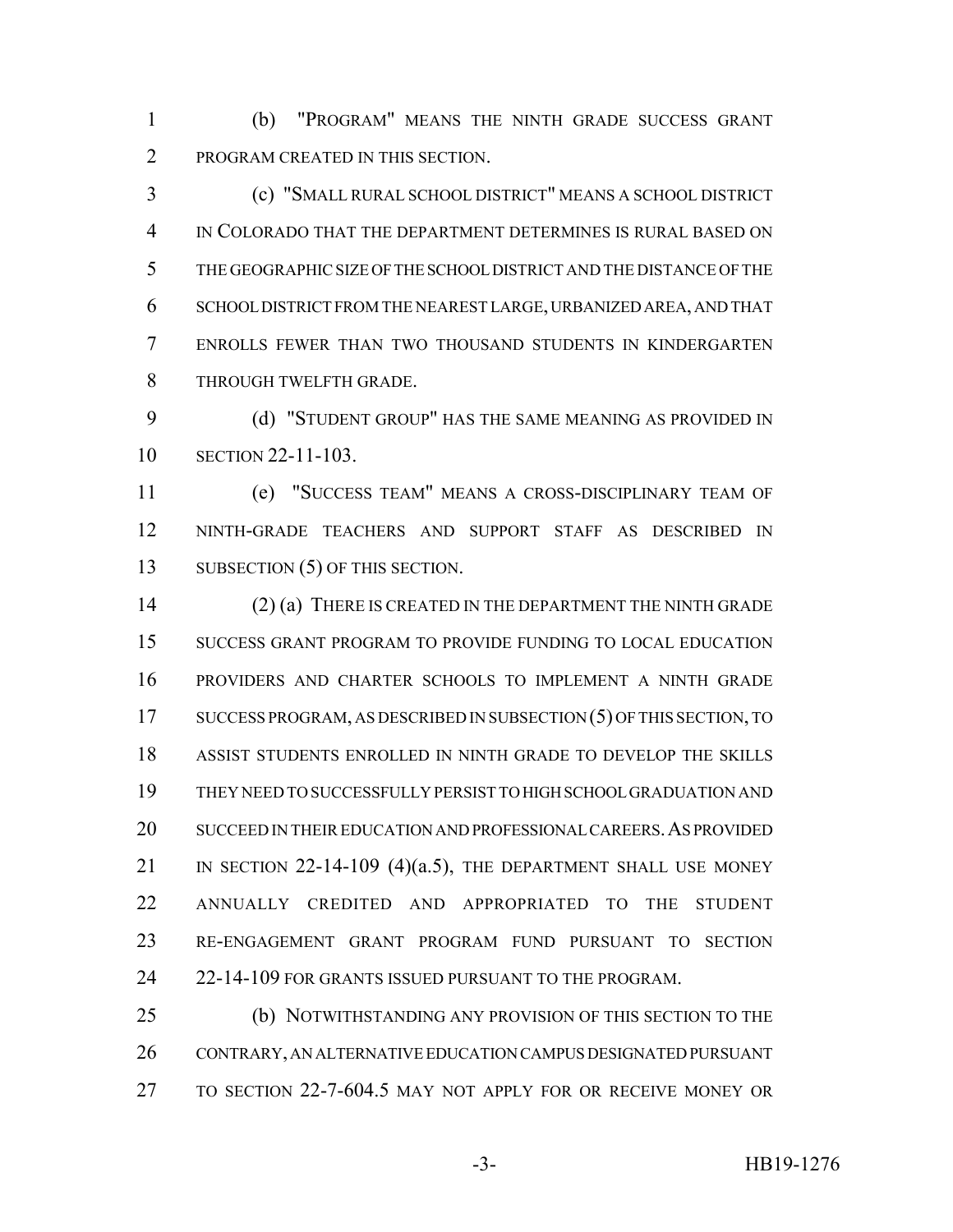SERVICES THROUGH A GRANT AWARDED PURSUANT TO THIS SECTION.

 (3) (a) A LOCAL EDUCATION PROVIDER OR CHARTER SCHOOL THAT SERVES STUDENTS ENROLLED IN GRADES NINE THROUGH TWELVE AND THAT CHOOSES TO APPLY FOR A GRANT THROUGH THE PROGRAM MUST SUBMIT A GRANT APPLICATION TO THE DEPARTMENT IN ACCORDANCE WITH RULES ADOPTED BY THE STATE BOARD.A LOCAL EDUCATION PROVIDER OR CHARTER SCHOOL THAT IS SELECTED TO RECEIVE A GRANT MUST, AS A CONDITION OF ACCEPTING THE GRANT, PROVIDE A GRANT MATCH, WHICH MAY INCLUDE IN-KIND CONTRIBUTIONS, IN AN AMOUNT SET BY THE STATE BOARD, WHICH AMOUNT MUST NOT EXCEED:

 (I) FIFTEEN PERCENT OF THE GRANT AMOUNT FOR A LOCAL EDUCATION PROVIDER THAT IS A SMALL RURAL SCHOOL DISTRICT OR FOR A CHARTER SCHOOL; AND

14 (II) TWENTY-FIVE PERCENT OF THE GRANT AMOUNT FOR ALL OTHER LOCAL EDUCATION PROVIDERS.

(b) A GRANT APPLICATION AT A MINIMUM MUST INCLUDE:

 (I) THE APPLICANT'S FOUR-YEAR GRADUATION RATE FOR THE 18 THREE PRECEDING SCHOOL YEARS;

 (II) WHETHER THE APPLICANT HAS A DATA SYSTEM THAT ALLOWS SCHOOL LEADERS AND TEACHERS REAL-TIME ACCESS TO INTEGRATED DATA CONCERNING A STUDENT'S BEHAVIOR, ATTENDANCE, AND GRADES AND ALLOWS COMPARISON OF THE DATA ACROSS DEMOGRAPHIC CATEGORIES AND STUDENT GROUPS;

**(III)** FOR A LOCAL EDUCATION PROVIDER, DESIGNATION OF THE SCHOOLS IN WHICH THE LOCAL EDUCATION PROVIDER WILL USE THE GRANT MONEY TO IMPLEMENT NINTH GRADE SUCCESS TEAMS;

**IV)** INDICATION OF THE APPLICANT'S ABILITY TO PROVIDE THE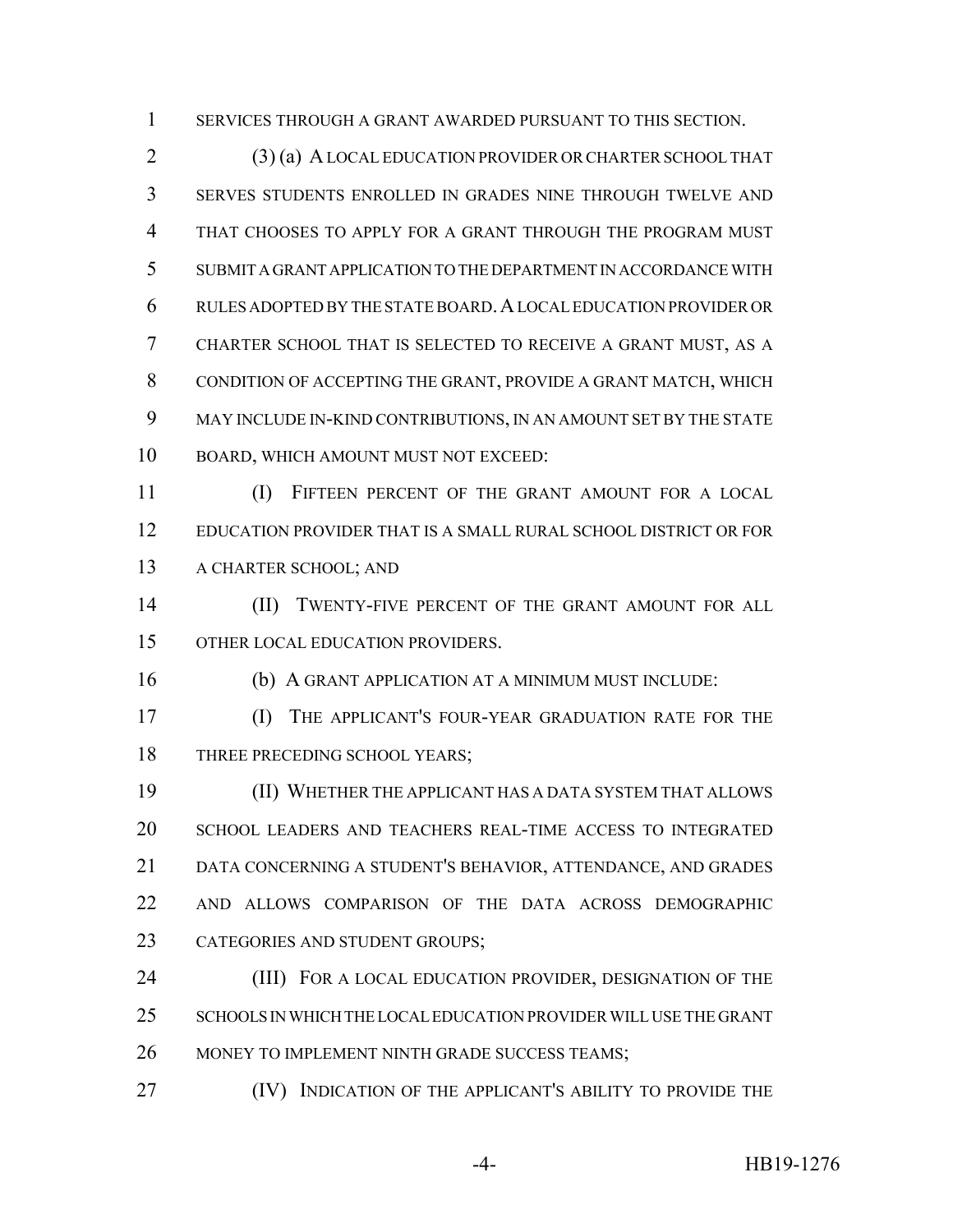REQUIRED GRANT MATCH AND ANY TYPE AND VALUE OF IN-KIND CONTRIBUTION THAT THE APPLICANT MAY PROVIDE; AND

 (V) ANY ADDITIONAL INFORMATION REQUIRED BY RULE OF THE STATE BOARD THAT ASSISTS THE DEPARTMENT IN DETERMINING THE LIKELIHOOD THAT, IN IMPLEMENTING THE SUCCESS TEAMS, THE APPLICANT WILL BE SUCCESSFUL IN IMPROVING THE SUCCESS OF STUDENTS ENROLLED IN NINTH GRADE.

8 (4) THE DEPARTMENT SHALL REVIEW EACH OF THE APPLICATIONS RECEIVED PURSUANT TO THIS SECTION AND RECOMMEND TO THE STATE BOARD APPLICANTS TO RECEIVE GRANTS AND THE AMOUNT, DURATION, 11 AND GRANT MATCH AMOUNT OF EACH RECOMMENDED GRANT. BEGINNING 12 IN THE 2019-20 BUDGET YEAR, THE STATE BOARD, SUBJECT TO AVAILABLE APPROPRIATIONS, SHALL AWARD THE GRANTS, TAKING INTO CONSIDERATION THE RECOMMENDATIONS OF THE DEPARTMENT. IN AWARDING A GRANT, THE STATE BOARD SHALL SPECIFY THE AMOUNT AND DURATION OF THE GRANT AND THE AMOUNT OF THE GRANT MATCH, INCLUDING ANY TYPE OF IN-KIND CONTRIBUTION, THAT THE GRANT RECIPIENT MUST PROVIDE. THE DEPARTMENT AND THE STATE BOARD IN RECOMMENDING AND AWARDING GRANTS SHALL PRIORITIZE APPLICANTS THAT HAVE A FOUR-YEAR GRADUATION RATE THAT, OVER THE PRECEDING THREE SCHOOL YEARS, HAS CONSISTENTLY RANKED WITHIN THE LOWEST TWENTY PERCENT OF THE FOUR-YEAR GRADUATION RATES FOR PUBLIC HIGH SCHOOLS IN THE STATE. TO THE EXTENT PRACTICABLE, THE STATE BOARD SHALL ALSO ENSURE THAT THE GRANT RECIPIENTS VARY IN STUDENT POPULATION SIZE AND ARE LOCATED IN URBAN, SUBURBAN, AND RURAL AREAS THROUGHOUT THE STATE.

27 (5) A LOCAL EDUCATION PROVIDER OR CHARTER SCHOOL THAT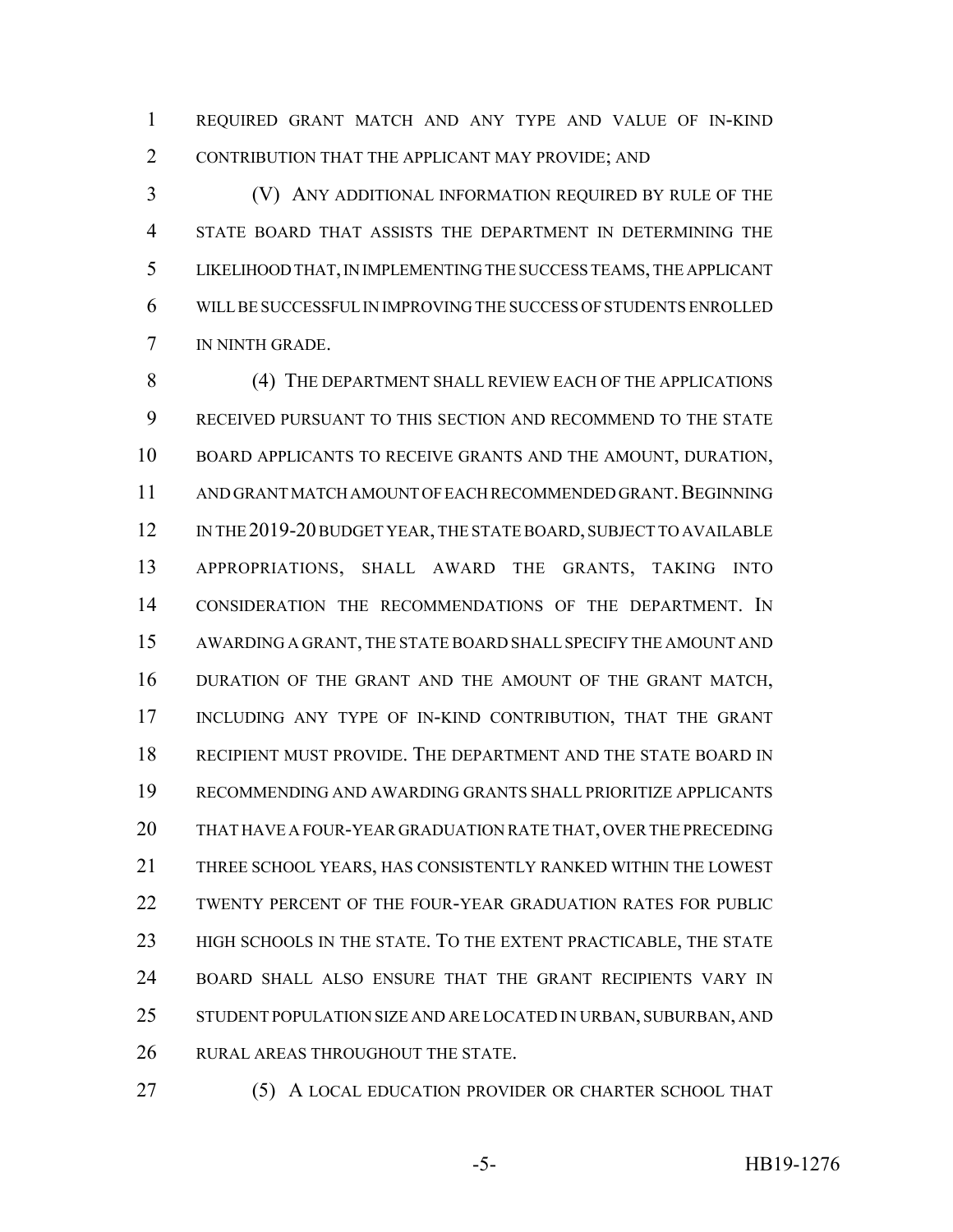RECEIVES A GRANT THROUGH THE PROGRAM MUST USE THE GRANT MONEY TO IMPLEMENT A NINTH GRADE SUCCESS PROGRAM THAT, AT A MINIMUM, MUST INCLUDE THE FOLLOWING ELEMENTS:

 (a) (I) CREATING AND IMPLEMENTING A CROSS-DISCIPLINARY SUCCESS TEAM OF NINTH-GRADE TEACHERS AND SUPPORT STAFF, WHICH MUST INCLUDE AT LEAST ONE SCHOOL COUNSELOR, SCHOOL MENTAL HEALTH PROFESSIONAL, OR SCHOOL SOCIAL WORKER. TO THE EXTENT PRACTICABLE, A SUCCESS TEAM MUST INCLUDE ALL OF THE NINTH-GRADE TEACHERS WHO TEACH CORE COURSES, AS DEFINED IN SECTION 22-11-503.5. THE LOCAL EDUCATION PROVIDER OR CHARTER SCHOOL SHALL DESIGNATE A MEMBER OF THE SUCCESS TEAM TO SERVE AS THE SUCCESS TEAM LEADER AND REDUCE THE TEAM LEADER'S WORKLOAD TO A LEVEL THAT ALLOWS THE TEAM LEADER SUFFICIENT TIME TO COMPLETE THE LEADERSHIP DUTIES, WHICH INCLUDE TEAM LOGISTICS, PREPARING TEAM MEETING AGENDAS, AND FACILITATING TEAM MEETINGS.

 (II) THE SUCCESS TEAM MUST MEET AT LEAST EVERY TWO WEEKS, TO THE EXTENT PRACTICABLE, THROUGHOUT THE SCHOOL YEAR TO COLLABORATE ON IDENTIFYING AND IMPLEMENTING STRATEGIES TO IMPROVE OUTCOMES FOR NINTH-GRADE STUDENTS WHO ARE FOUND TO BE AT RISK OF DROPPING OUT OF SCHOOL BEFORE GRADUATION AND TO ADDRESS SYSTEMS-LEVEL BARRIERS TO SUCCESS FOR ALL NINTH-GRADE 22 STUDENTS. THE STRATEGIES MUST BE INFORMED BY DATA CONCERNING, AT A MINIMUM, NINTH-GRADE STUDENTS' BEHAVIOR, ATTENDANCE, AND GRADES ACROSS DEMOGRAPHIC CATEGORIES AND STUDENT GROUPS. THE LOCAL EDUCATION PROVIDER OR CHARTER SCHOOL SHALL ALLOW SUCCESS TEAM MEMBERS TIME DURING THE WORK DAY FOR PLANNING AND COLLABORATION OR PROVIDE INCENTIVES TO MEET OUTSIDE OF THE WORK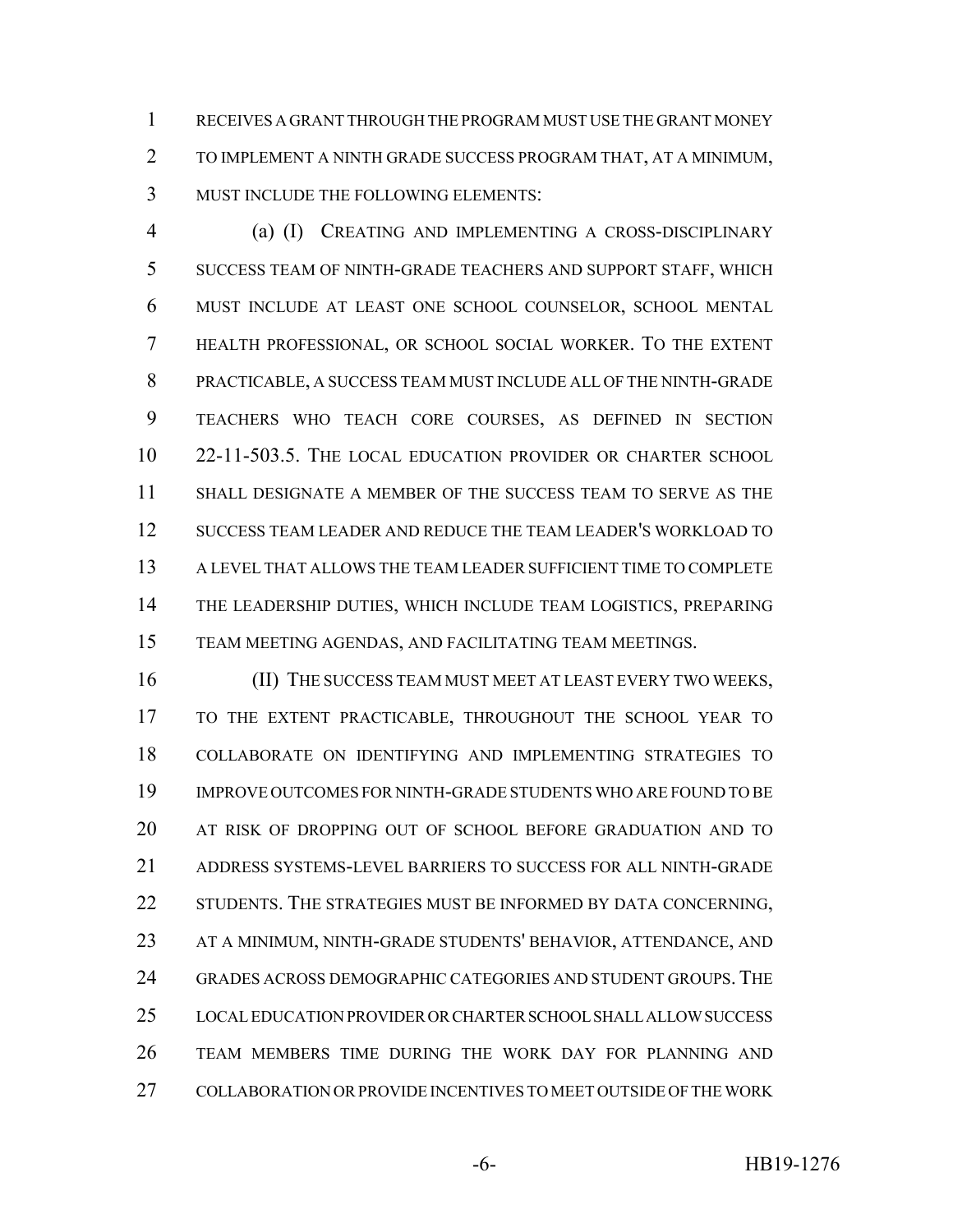DAY.

 (b) ORGANIZING THE SCHOOL STAFF TO ENSURE THAT, TO THE EXTENT PRACTICABLE, THE NINTH-GRADE CLASSES ARE TAUGHT BY A SINGLE GROUP OF TEACHERS WHO TEACH ONLY OR MOSTLY NINTH-GRADE CLASSES;

 (c) IMPLEMENTING A DATA SYSTEM THAT PROVIDES REAL-TIME ACCESS TO INTEGRATED DATA CONCERNING A STUDENT'S BEHAVIOR, ATTENDANCE, AND GRADES AND PROVIDES THE ABILITY TO COMPARE THE DATA ACROSS DEMOGRAPHIC CATEGORIES AND STUDENT GROUPS;

 (d) IDENTIFYING AND PRIORITIZING SERVICES FOR NINTH-GRADE STUDENTS WHO ARE AT RISK OF ACADEMIC FAILURE IN NINTH GRADE;

 (e) PROVIDING INSTRUCTIONAL SUPPORT FOR NINTH-GRADE STUDENTS INCLUDING ATTENDANCE SUPPORT, CONTENT-SPECIFIC 14 ACADEMIC INTERVENTIONS, TUTORING, COURSE-COMPLETION PROGRAMS, SOCIAL-EMOTIONAL LEARNING, AND TRAUMA-INFORMED INSTRUCTION;

 (f) ENSURING THAT SCHOOL LEADERSHIP, GUIDANCE COUNSELORS, AND KEY MEMBERS OF THE SUCCESS TEAM RECEIVE AND REVIEW DATA ON ALL INCOMING NINTH-GRADE STUDENTS AND PLAN COURSE WORK AND 19 SUPPORTS FOR THE STUDENTS BASED ON THE DATA RECEIVED;

 (g) ENSURING THAT ALL NINTH-GRADE TEACHERS RECEIVE DATA CONCERNING THE INCOMING NINTH-GRADE STUDENTS BEFORE THE START OF THE SCHOOL YEAR AND RECEIVE PROFESSIONAL DEVELOPMENT CONCERNING HOW TO USE THE DATA TO INFORM INSTRUCTION FOR THE 24 STUDENTS. TO THE EXTENT POSSIBLE, THE LOCAL EDUCATION PROVIDER OR CHARTER SCHOOL SHALL ENSURE THAT MIDDLE SCHOOL TEACHERS PROVIDE INFORMATION TO NINTH-GRADE TEACHERS CONCERNING THE 27 INCOMING NINTH-GRADE STUDENTS.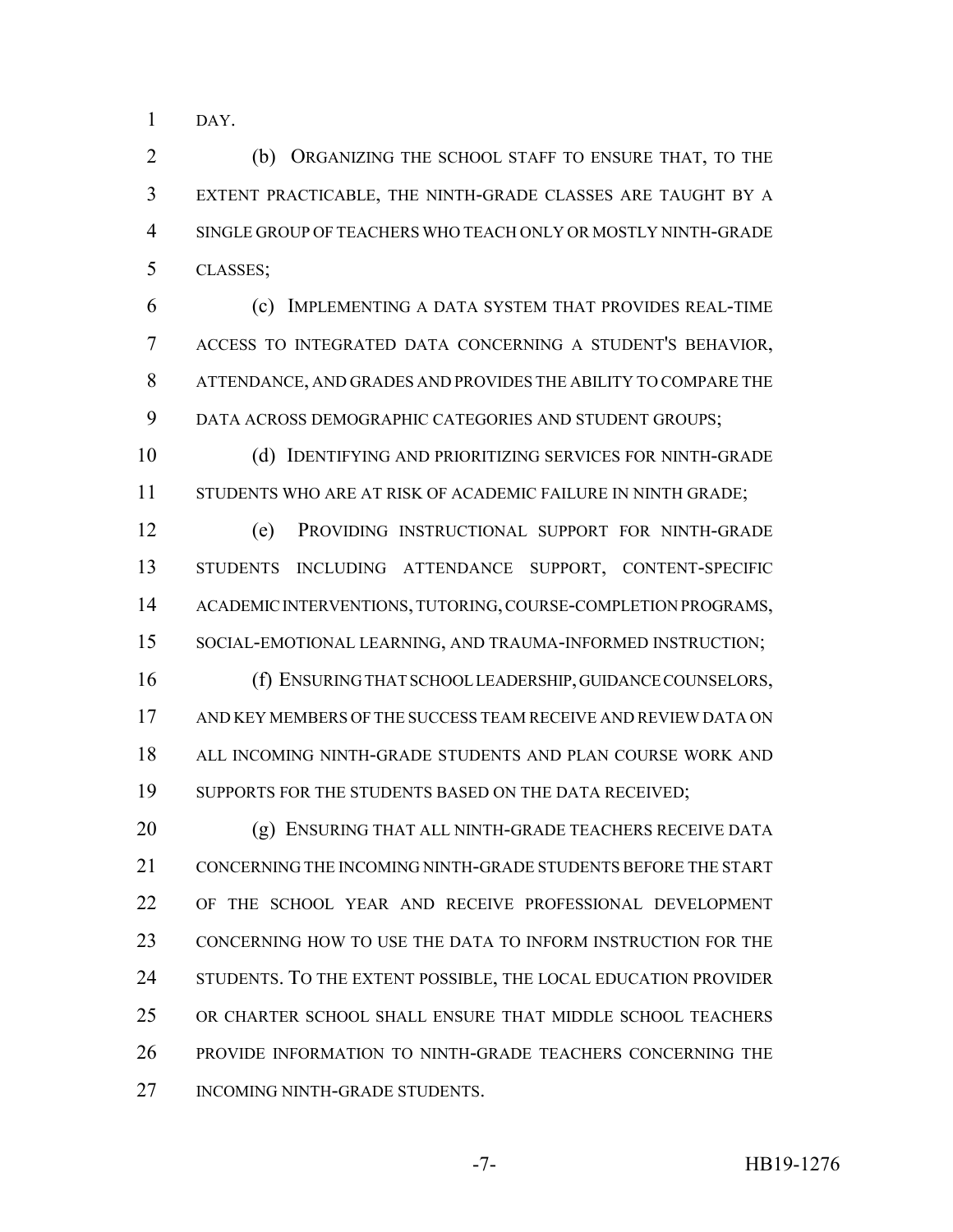(h) PROVIDING SUMMER ORIENTATION FOR INCOMING NINTH-GRADE STUDENTS AND THEIR PARENTS TO INTRODUCE STUDENTS TO THE BEHAVIORAL AND ACADEMIC EXPECTATIONS OF HIGH SCHOOL; AND (i) EVALUATING WITH RIGOR THE IMPACT OF THE INTERVENTIONS PROVIDED THROUGH THE NINTH GRADE SUCCESS PROGRAM ON STUDENT ATTENDANCE, BEHAVIOR, COURSE COMPLETION, ACADEMIC RESULTS, DISCIPLINE RATES, TEACHER SURVEYS, STUDENT SURVEYS, DROPOUT RATES, AND GRADUATION RATES AS THE INFORMATION BECOMES AVAILABLE FOR NINTH-GRADE STUDENTS WHO RECEIVE INTERVENTIONS THROUGH THE PROGRAM.

 (6) (a) EACH LOCAL EDUCATION PROVIDER AND CHARTER SCHOOL THAT RECEIVES A GRANT THROUGH THE PROGRAM SHALL SUBMIT TO THE DEPARTMENT, IN ACCORDANCE WITH THE REPORTING TIMELINES SPECIFIED IN RULES OF THE STATE BOARD, INFORMATION CONCERNING THE IMPLEMENTATION OF THE NINTH GRADE SUCCESS PROGRAM AND THE EVALUATION OF THE IMPACT, AS DESCRIBED IN SUBSECTION (5)(i) OF THIS SECTION, IN TOTAL AND DISAGGREGATED BY STUDENT GROUP. THE DEPARTMENT SHALL SPECIFY THE INFORMATION TO BE REPORTED TO ENABLE THE DEPARTMENT TO PREPARE THE REPORT REQUIRED IN 20 SUBSECTION (6)(b) OF THIS SECTION.

 (b) ON OR BEFORE MARCH 15, 2022, AND ON OR BEFORE MARCH 22 15 EACH YEAR THEREAFTER, THE DEPARTMENT SHALL PREPARE AND SUBMIT TO THE STATE BOARD AND TO THE EDUCATION COMMITTEES OF 24 THE HOUSE OF REPRESENTATIVES AND THE SENATE, OR ANY SUCCESSOR COMMITTEES, A REPORT OF THE NINTH GRADE SUCCESS PROGRAMS IMPLEMENTED USING GRANTS RECEIVED THROUGH THE PROGRAM. AT A MINIMUM, THE REPORT SHALL: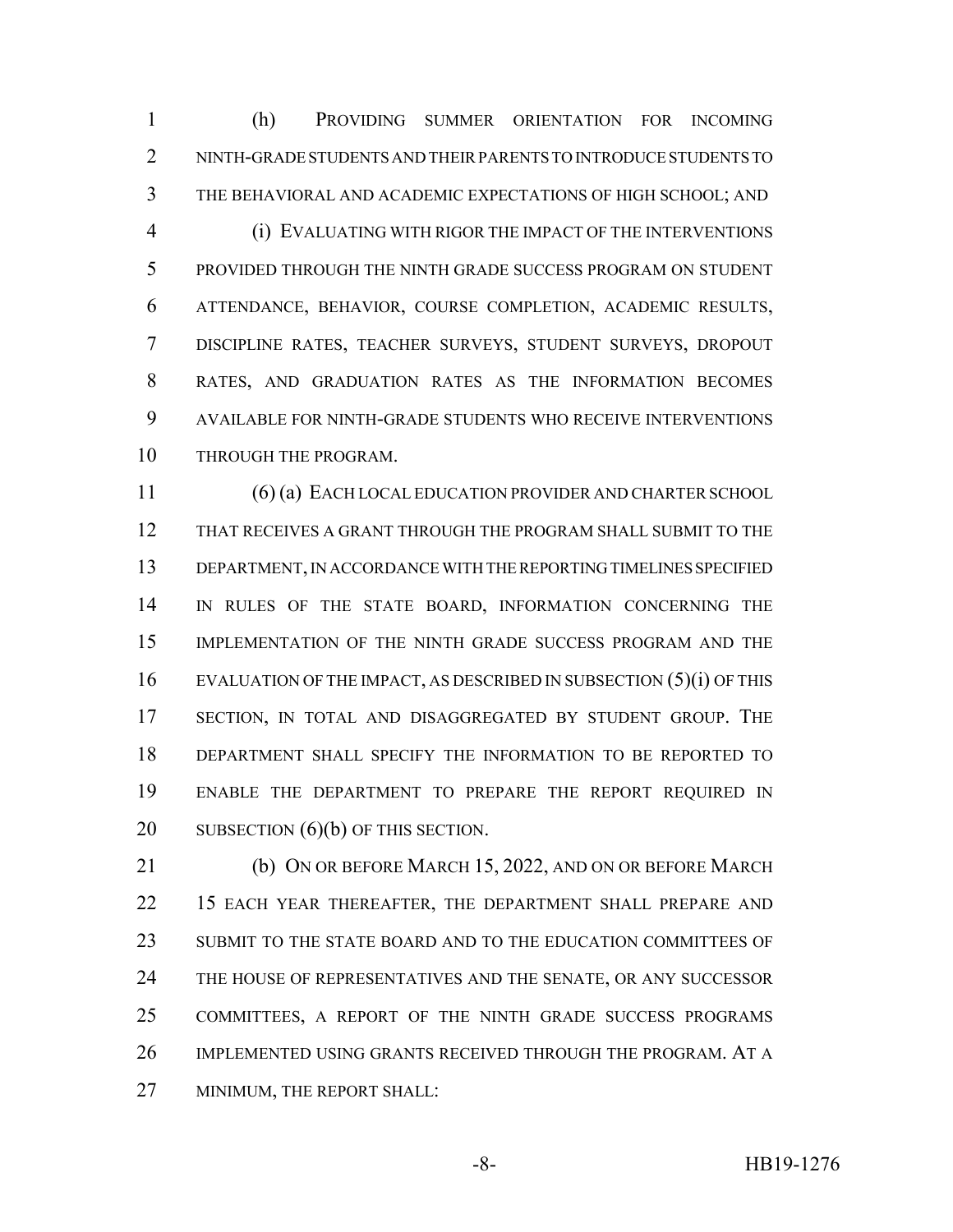(I) SPECIFY THE GRANT RECIPIENTS AND THE AMOUNT AND 2 DURATION OF THE GRANTS AWARDED;

 (II) DESCRIBE THE NINTH GRADE SUCCESS PROGRAMS THAT ARE IMPLEMENTED USING THE GRANT MONEY; AND

 (III) PROVIDE A SUMMARY OF THE EVALUATIONS OF THE IMPACT OF THE INTERVENTIONS PROVIDED THROUGH THE NINTH GRADE SUCCESS PROGRAMS, AS DESCRIBED IN SUBSECTION (5)(i) OF THIS SECTION, IN TOTAL AND DISAGGREGATED BY STUDENT GROUP.

 (c) NOTWITHSTANDING THE REQUIREMENT IN SECTION 24-1-136 (11)(a)(I), THE REPORT REQUIRED IN SUBSECTION (6)(b) OF THIS SECTION CONTINUES INDEFINITELY.

 **SECTION 2.** In Colorado Revised Statutes, 22-14-109, **amend** (4)(a), (4)(b), (4)(c), and (4)(d); and **add** (4)(a.5) as follows:

 **22-14-109. Student re-engagement grant program - rules - application - grants - fund created - report.** (4) (a) There is created in the state treasury the student re-engagement grant program fund, referred to in this subsection (4) as the "fund", that consists of any money credited 18 to the fund pursuant to subsection  $(4)(b)$  of this section and any additional money that the general assembly may appropriate to the fund, including money from the marijuana tax cash fund created in section 39-28.8-501. The money in the fund is subject to annual appropriation by the general assembly to the department for the direct and indirect costs associated with the implementation of this section AND SECTION 22-14-109.5.

 (a.5) BEGINNING IN THE 2019-20 BUDGET YEAR, AND FOR EACH BUDGET YEAR THEREAFTER, OF THE MONEY ANNUALLY APPROPRIATED TO THE FUND, AFTER SUBTRACTING THE AMOUNT DESCRIBED IN SUBSECTION (4)(c) OF THIS SECTION, THE DEPARTMENT SHALL: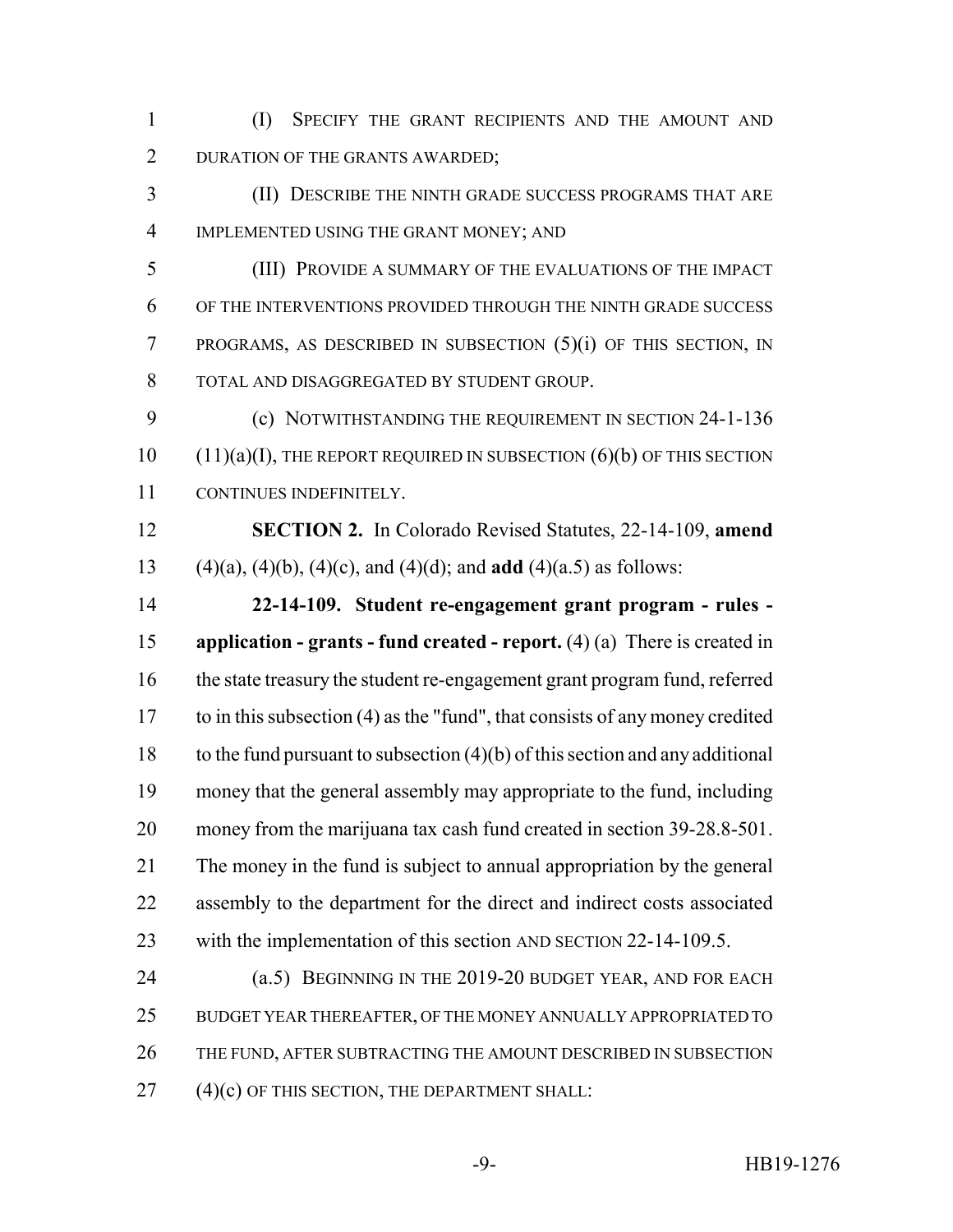(I) ALLOCATE UP TO TWO MILLION DOLLARS TO AWARDING GRANTS THROUGH THE STUDENT RE-ENGAGEMENT GRANT PROGRAM;

 (II) ALLOCATE ANY MONEY REMAINING IN THE FUND AFTER THE ALLOCATION DESCRIBED IN SUBSECTION (4)(a.5)(I) OF THIS SECTION, UP TO TWO MILLION DOLLARS, TO AWARDING GRANTS THROUGH THE NINTH GRADE SUCCESS GRANT PROGRAM CREATED IN SECTION 22-14-109.5; AND (III) ALLOCATE ANY MONEY REMAINING IN THE FUND AFTER THE 8 ALLOCATIONS DESCRIBED IN SUBSECTIONS  $(4)(a.5)(I)$  AND  $(4)(a.5)(II)$  OF THIS SECTION EVENLY BETWEEN AWARDING GRANTS THROUGH THE STUDENT RE-ENGAGEMENT GRANT PROGRAM AND THROUGH THE NINTH GRADE SUCCESS GRANT PROGRAM.

 (b) The department is authorized to seek and accept gifts, grants, or donations from private or public sources for the purposes of this 14 section AND SECTION 22-14-109.5; except that the department may not accept a gift, grant, or donation if it is subject to conditions that are 16 inconsistent with this article ARTICLE 14 or any other law of the state. The 17 department shall transmit all private and public moneys MONEY received through gifts, grants, or donations to the state treasurer, who shall credit the same to the fund.

20 (c) The department may expend up to three percent of the moneys MONEY annually appropriated from the fund to offset the costs incurred 22 in implementing this section AND SECTION 22-14-109.5 and in evaluating and providing technical assistance to local education providers that receive grants pursuant to this section AND SECTION 22-14-109.5.

25 (d) Any moneys MONEY in the fund not expended for the purpose of this section OR SECTION 22-14-109.5 may be invested by the state treasurer as provided by law. All interest and income derived from the